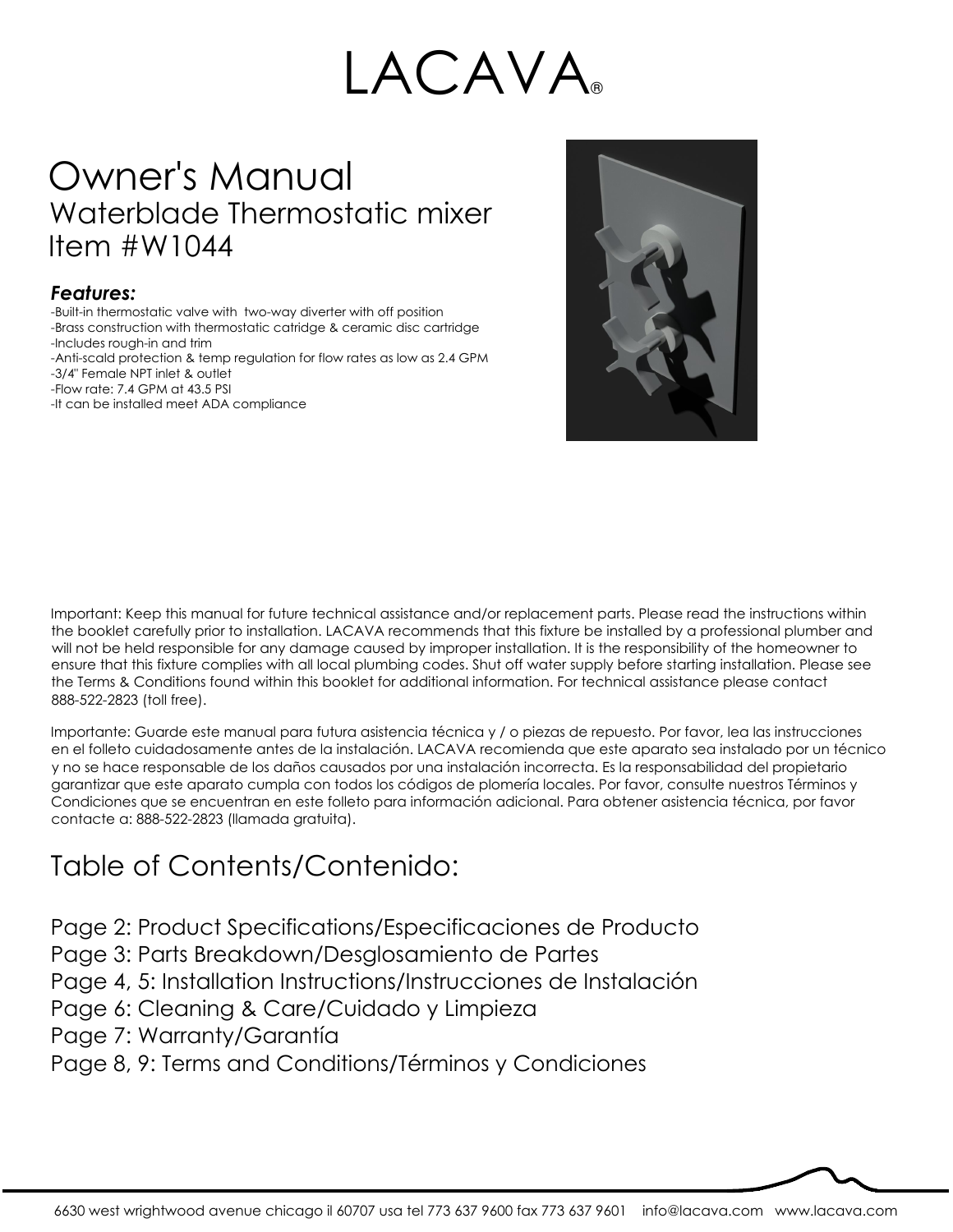### Product Specifications/Especificaciones de Producto



Note:

Drawings provided herein are meant to give the user an idea of the product and are not made to scale. The sizes in inches are rounded up to the nearest 1/16.

Nota:

Los planos proporcionados en este documento tienen el propósito de dar al usuario una idea del producto y no están hechos a escala. Los tamaños de pulgadas se redondean al más cercano 1 / 16.

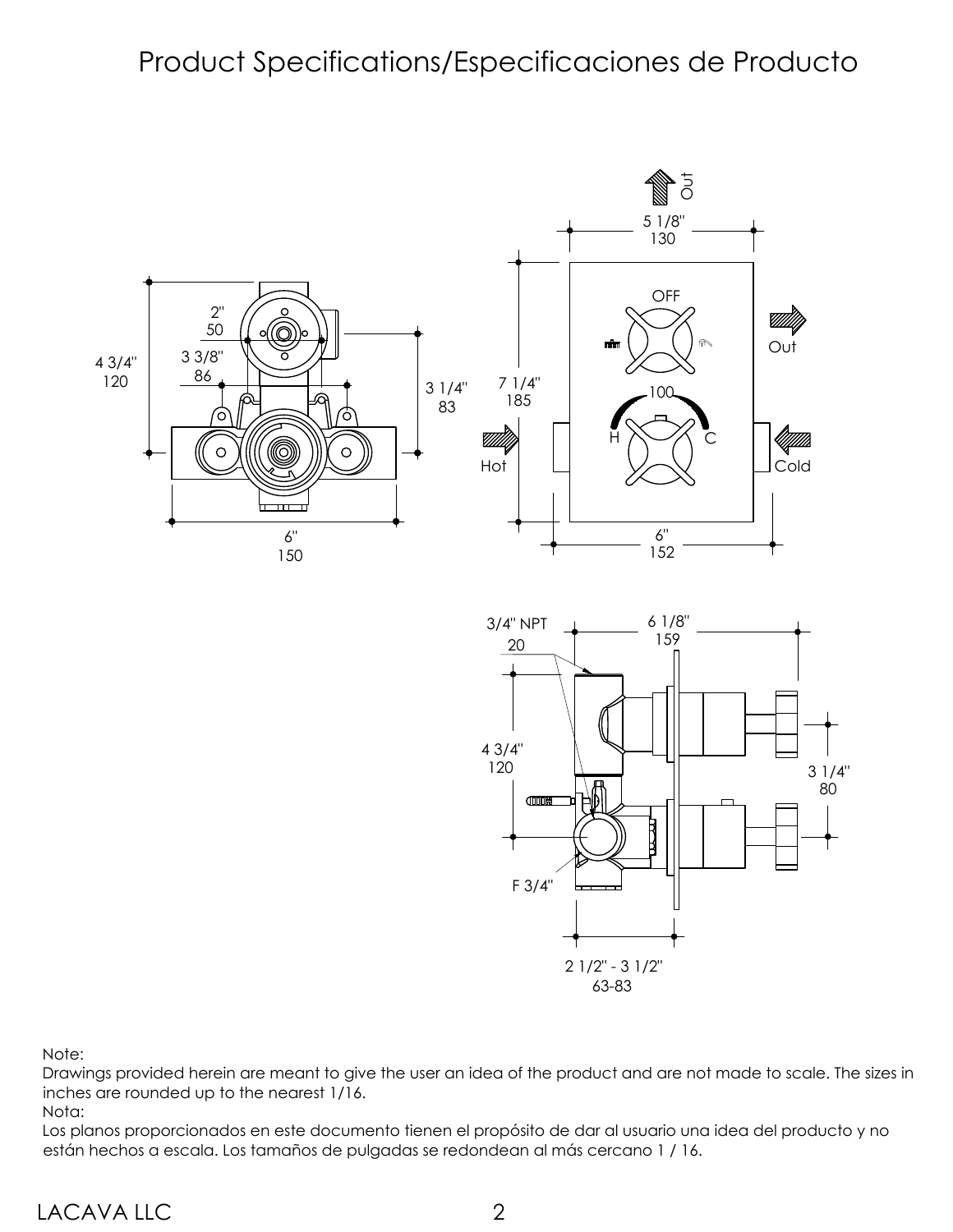### Parts Breakdown/Desglosamiento de Partes



W1044-CR-A - Trim only W1044-CR-B - Rough-in valve only R033 - Replacement ceramic disc cartridge R039 - Replacement thermostatic cartridge

Note:

Please reference this sheet and the corresponding part number when requesting parts. Nota:

Por favor referirse a esta pagina y la parte correspondiente cuando ordene partes.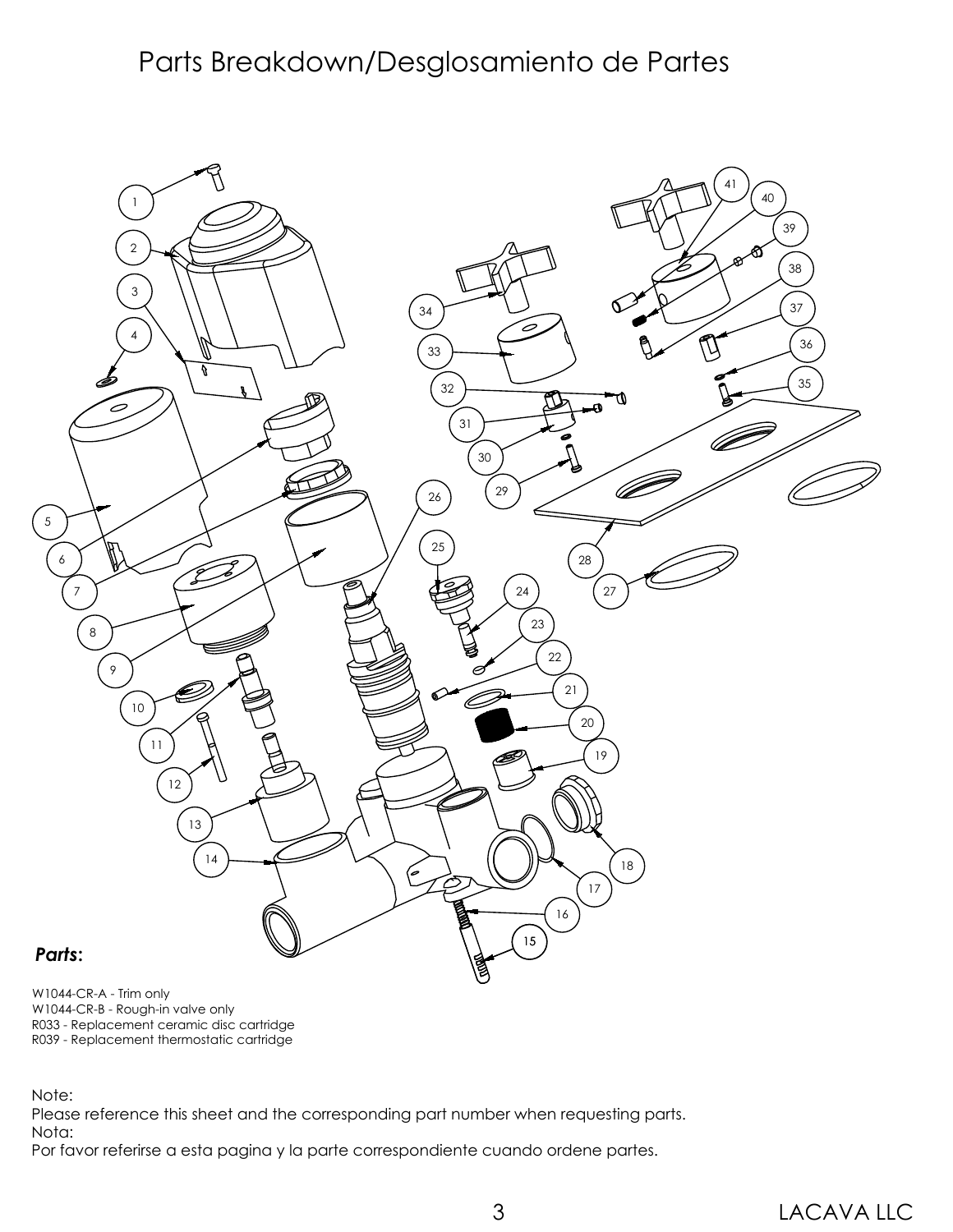### Installation Instructions/Instrucciones de Instalación



1. Determine the location of the valve. Make sure the back of the valve will measure 2 1/2" - 3 1/4" from the surface of the finished wall. Then install support framing to mount the valve to.

2. Position the valve in the wall (check depth) and secure into place on the support framing using the provided screws.

3. Install 3/4"NPT threaded copper adapters to the outlets and hot & cold inlets, applying teflon tape to all threaded connections. Then solder copper piping onto adapters and run to designated water supply or outlet.

Important! Take the following precautions if soldering copper piping directly onto valve:

- a) Remove ALL components from the valve prior to soldering, including plaster guards, cartridge and service stops.
- b) Wrap valve body with cold rag before soldering. Take special care not to overheat brass rough-in.
- c) Use copper piping only, DO NOT attempt to solder steel piping to valve.
- d) Flush all pipes before reinstalling cartridge and service stops.
- e) Reinstall all components after soldering.

4. Install 3/4" nipple to outlets so they extend beyond the finished wall and install water-tight caps.

5. Remove plaster guards. Turn diverter cartridge to OFF position (turn stem to center position). Turn on the hot and cold water supplies and check for any connection leakage. Turn water supply off.

6. Make sure to have a container set up under each outlet to collect water. Remove the outlet caps and turn the water supply on. Turn diverter stem to position A (flush Outlet A) then turn stem to position B (flush Outlet B).

7. Turn diverter to OFF position and reinstall plaster guards.

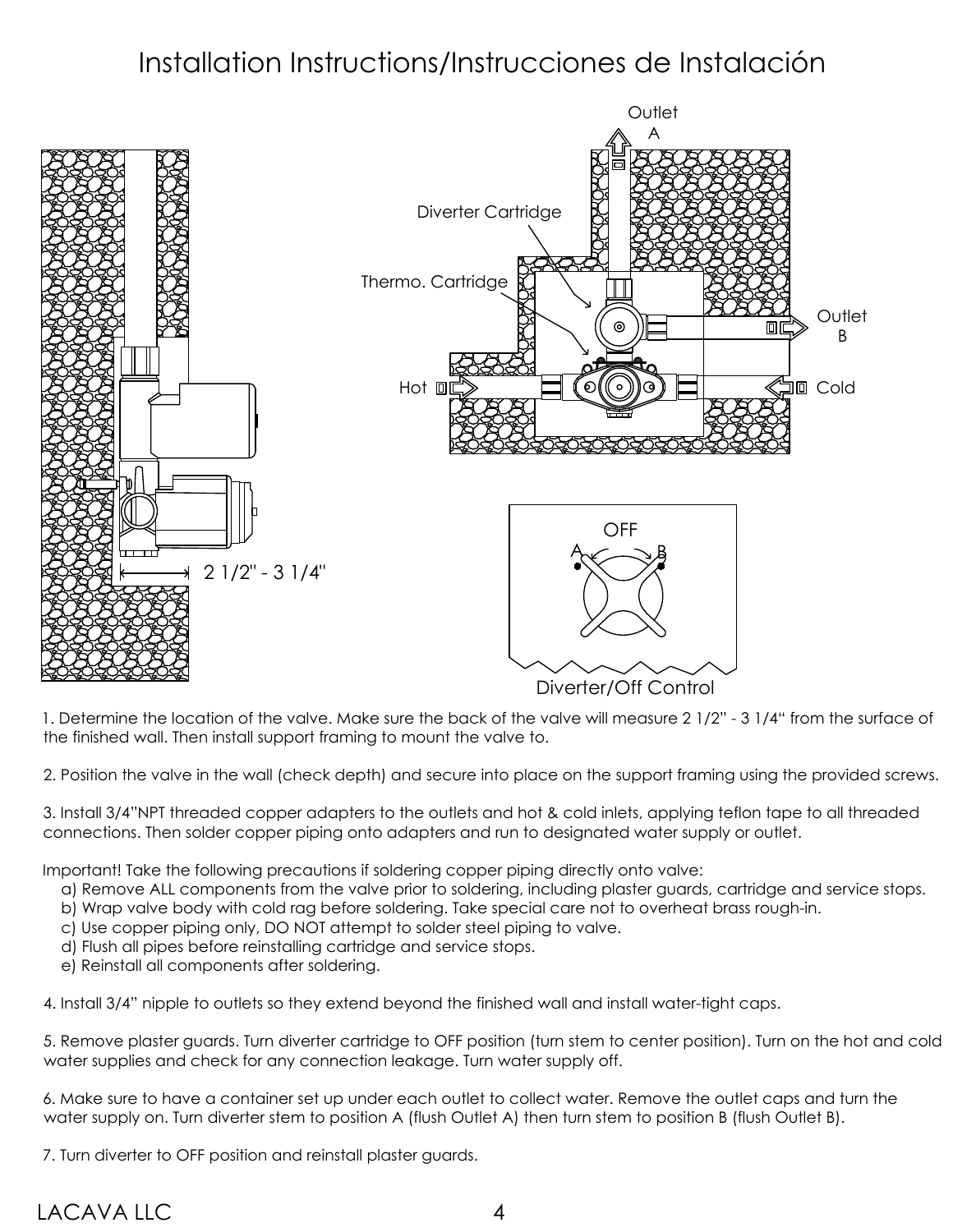

- 8. Finish the wall around the plaster guards. Make sure valve is at the proper depth.
- 9. Once surrounding wall is finished remove the plaster guards.



- 10. Apply a bead of silicone sealant onto the back edge of the backplate (5) and slide into place over the cartridge body. Using a clean rag, wipe off any excess silicone.
- 11. Now unscrew and remove the handle (9) from the control knob (8). Slide the knob onto the cartridge stem. Use an Allen wrench and tighten set screw through the hole the handel was removed from. Thread handel back into the control knob.
- 12. Repeat step 11 for the diverter knob/handel (6, 7) assembly.

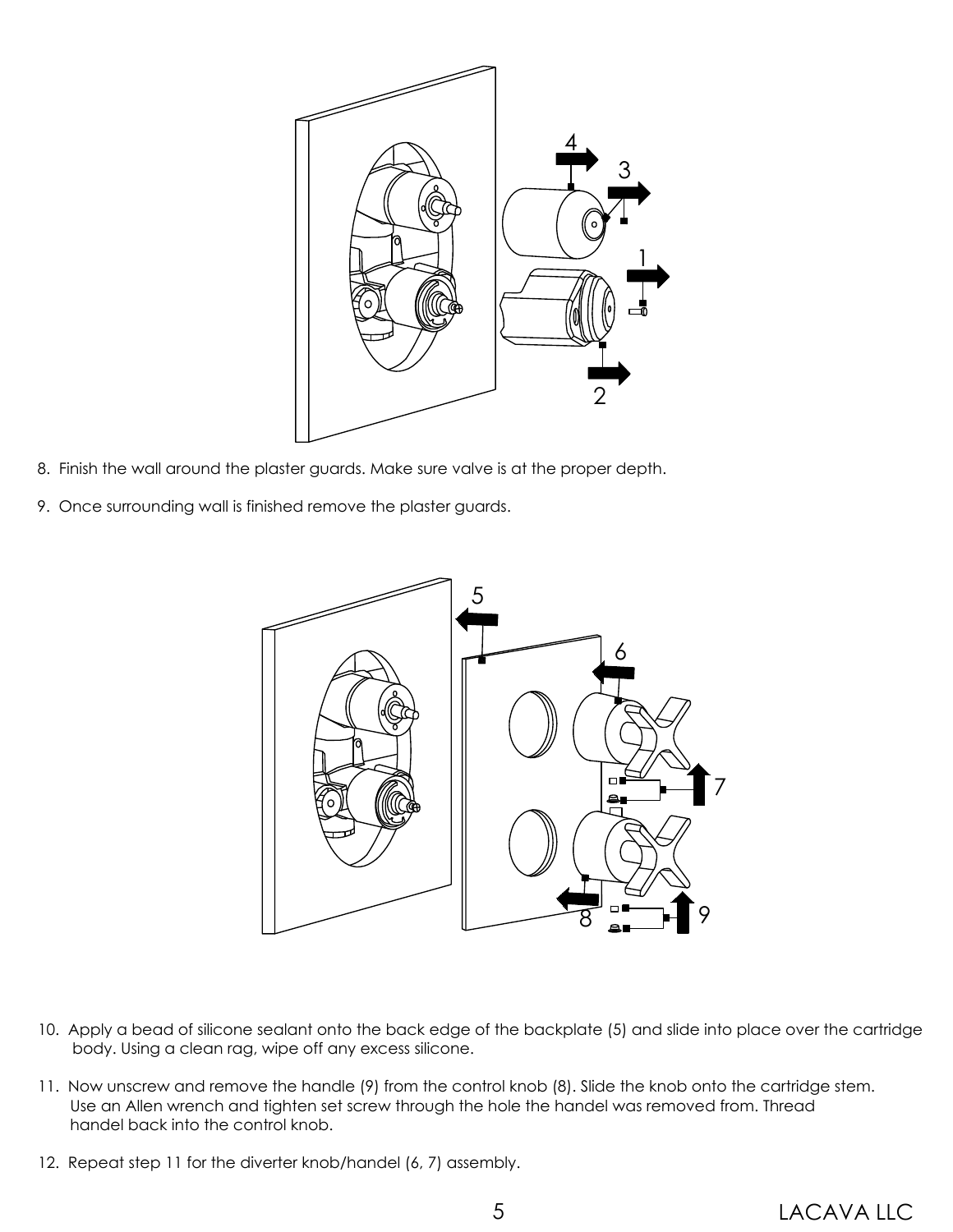# Cleaning and Care

For best results, please care for this product in accordance with the following instructions:

- Only use warm water and a mild detergent (i.e. dishwashing soap) for cleaning.
- If another cleaner is used, check the label to make sure that it is safe for use on the material being cleaned and always test in an inconspicuous area first.
- Make sure to wipe any excess cleaners off with a damp sponge or cloth and then rinse with water.
- Dry the surface with a soft cloth until dry after each use.

- Never use abrasive materials or cleaners that contain ammonia, bleach or acid, since they can cause damage to the finished surface.

*We would like to thank you for your purchase and are confident that you will be able to enjoy our products for many years to come!*

# Cuidado y Limpieza

Para mejores resultados, por favor cuide des este producto de acuerdo con las siguientes instrucciones:

- Sólo utilice agua tibia y un detergente suave (es decir, el jabón para lavar la vajilla) para la limpieza.

- Si se utiliza otro limpiador, revise la etiqueta para asegurarse de que es seguro para el uso del material para su limpieza y siempre prueba en un área discreta primero.

- Asegúrese de limpiar cualquier exceso de productor de limpieza con una esponja o un trapo húmedo y luego enjuague con agua.

- Seque la superficie con un paño suave hasta que se seque después de cada uso.

- Nunca use materiales abrasivos o productos de limpieza que contienen amoníaco, lejía o ácido, ya que pueden causar daños a la superficie acabada.

¡Nos gustaría darle las gracias por su compra y estamos seguros que usted podrá disfrutar de nuestros productos por muchos años!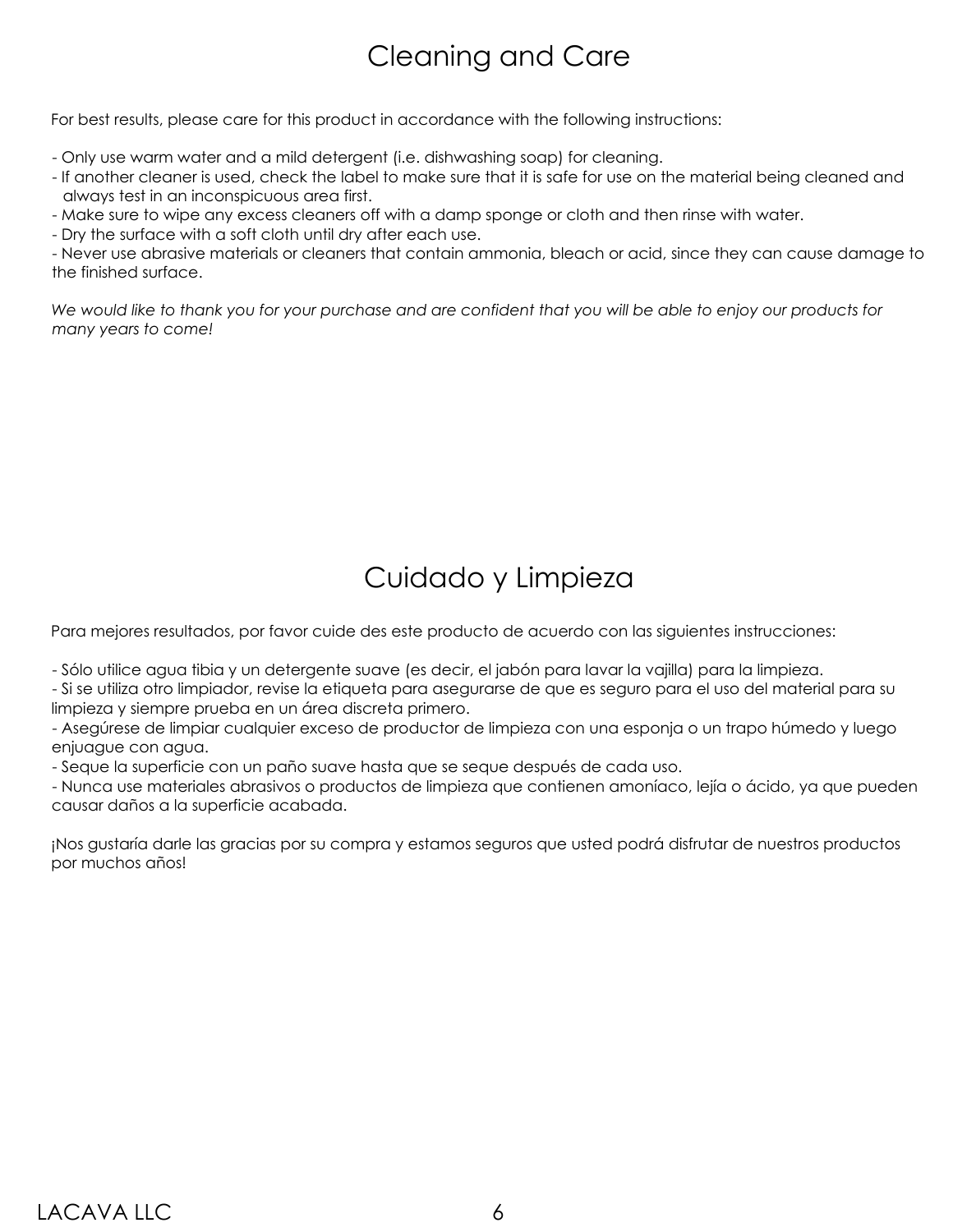### **Warranty**

LACAVA LLC provides a Limited Lifetime Warranty on its faucetry. This warrants any faucet, installed in a residential application, to be free of defects in material and workmanship for as long as the original consumer owns his or her Any product installed in a commercial application is covered under warranty for one year. LACAVA warrants all other products to be free from any defects in materials or workmanship, during normal residential or commercial use including all hinges, drawer slides, finishes, and general workmanship of the item for a period of one year. LACAVA warranties do not cover normal wear and tear, damages due to negligence, faulty installation, improper alterations and repairs, improper cleaning and care, or damages due to uses of the product other than its intended and normal use. If a defect is found under normal use, while under warranty, LACAVA will repair or replace the product (whichever cost is smaller to LACAVA) at its own expense (excluding shipping and installation charges). Under no circumstances is LACAVA responsible for installation/service fees or any dollar amount beyond the cost of the item. In addition, all LACAVA products are to be installed by experienced professionals properly licensed and bonded; otherwise, any LACAVA warranty and liability is to be considered waived. All warranties are non-transferable and proof of purchase is required for any warranty claim.

In accordance with the laws of limitation and exclusion state by state, and therefore provided the duly exceptions, LACAVA will not be held liable, in any event, for any special, indirect, incidental or consequential damages or losses (including but not limited to damages for loss of business, loss of profits, etc.) for breach of contract, tort (including negligence), product liability or otherwise, even if it has been advised of the possibility of such damages. LACAVA's liability on any claim (including negligence) will not in any case exceed the contract price paid by the original purchaser for the product claimed defective or unsuitable. It is the responsibility of the homeowner to ensure that all installed fixtures comply with all local plumbing codes.

### Garantía

LACAVA LLC proporciona una Garantía Limitada de por Vida en sus grifos. Esto garantiza que cualquier grifo, instalado en una aplicación residencial, no presentara defectos en el material o de fabricación, mientras que el consumidor original posea su casa. Cualquier producto instalado en una aplicación comercial está cubierto bajo garantía por un año. LACAVA garantiza que todos los otros productos no presentaran defectos en el terial o de fabricación, durante el uso normal, residencial o comercial incluyendo las bisagras, rieles, acabados, y onfección en general del artículo, por un período de un año. Las garantías de LACAVA no cubren el desgaste normal, los daños debido a negligencia, instalación errónea, modificaciones y reparaciones impropias, limpieza y cuidado impropio, o daños debido a la utilización de los productos distintos de su uso previsto y normal. Si un defecto es encontrado bajo el uso normal, mientras bajo garantía, LACAVA reparará o reemplazará el producto (el costo menor a LACAVA) a su cargo (excluyendo cargos de envío e instalación). Bajo ninguna circunstancia LACAVA será responsable por servicios de instalación, compensaciones por servicios o cualquier cantidad que exceda el costo del artículo. Además, todos los productos de LACAVA deben de ser instalados por profesionales experimentados con licencia y seguro; de otro modo, cualquier garantía de LACAVA y obligación será ancelada. Todas las garantías son intransferibles y el comprobante de compra es requerido para cualquier reclamo de garantía.

En conformidad con las leyes de la limitación y exclusión de estado a estado, y con las excepciones aquí debidamente presentadas, LACAVA no será responsable, en cualquier caso, por ningún daño especial, indirecto, incidental o consecuencial o pérdidas (incluyendo pero no limitadas a daños por pérdida de negocio, pérdida de beneficios, etc) por incumplimiento de contrato, agravio (incluyendo negligencia), responsabilidad por Productos defectuosos o de otro modo, incluso si se ha advertido de la posibilidad de tales daños. La Responsabilidad de LACAVA en caso de reclamaciones (incluyendo negligencia) no superarán en ningún caso el precio del contrato pagado por el comprador original del producto reclamado defectuoso o no apto. Es la responsabilidad del propietario garantizar que todos los accesorios instalados cumplan con todos los códigos de plomería locales.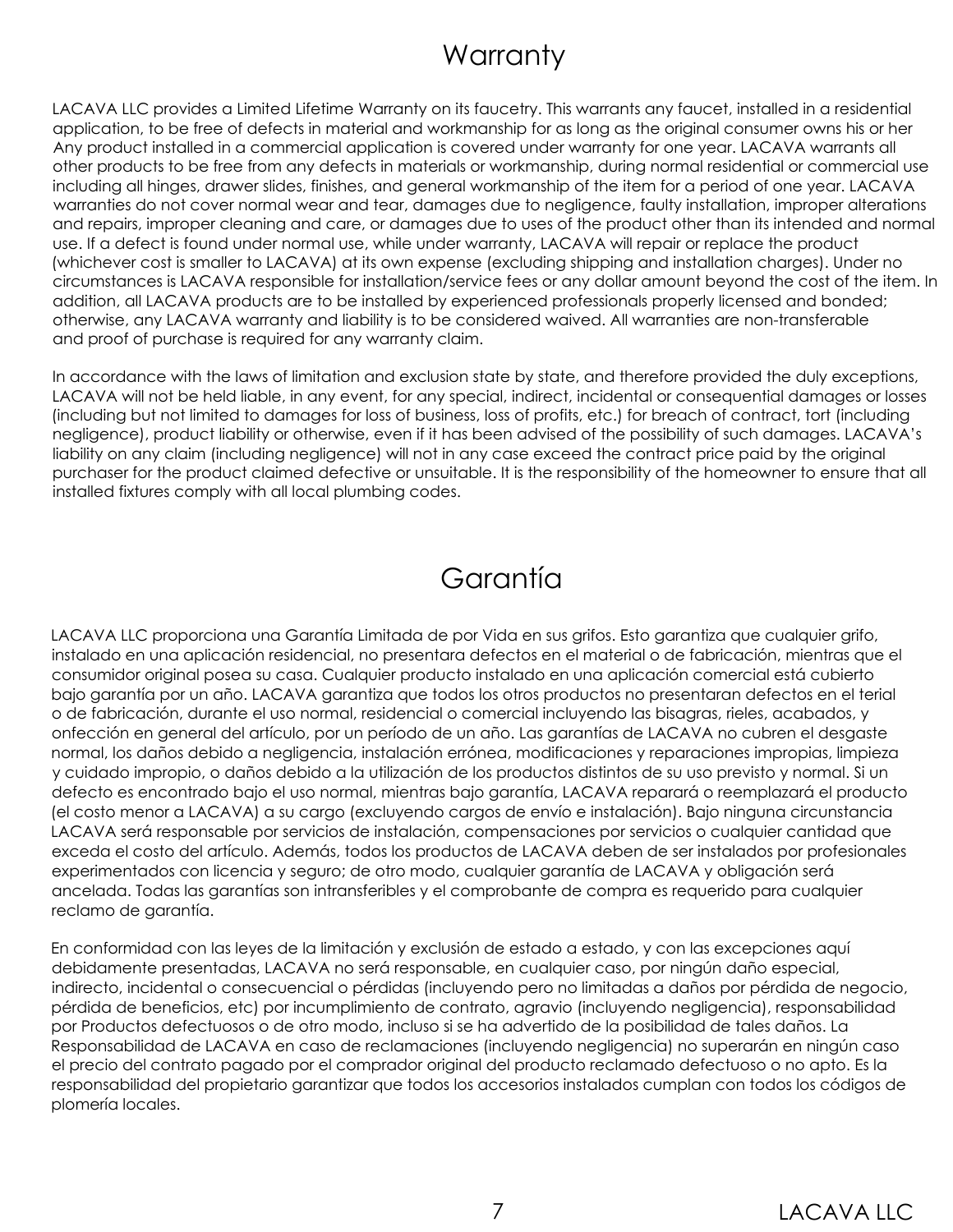### Terms and Conditions

#### UNIQUENESS:

Many LACAVA products are made of natural stone, woods, or metals. Because of the natural variations, and/or handmade nature of the products, slight differences are expected and are not deemed manufacturing defects.

#### SHIPPING POLICIES:

Once the merchandise is released to and accepted by the carrier, LACAVA's responsibility ends. LACAVA LLC is not responsible for damages occurring in transit. After the merchandise is delivered and the shipping document is signed, it becomes the property of the purchaser. We constantly improve the packaging as new technologies become available, but damages in transit may still occur. Therefore, we recommend that all packages be inspected by the purchaser in the carrier's presence upon delivery. In case of damages, either visible or concealed, the purchaser is responsible for filing any damage claim against the carrier. In this regretful circumstance, we suggest utter diligence to have the carrier's agent explain the steps to submit a valid claim against the carrier, as each carrier has different claim policies. Please document everything in writing, preferably on the shipping documents and have also the carrier's agent sign along. If you wish that Lacava assists you in the claim process, please fax or email us copies of the shipping and claim documents at your earliest convenience. In the case of missing items, which could occur due to our mistake or a theft during transit, please follow same procedures as for shipping damages above, with the only difference that the claim concerns something completely missing, rather than damaged. Please take note of any visible tampering with the packaging in the presence of the carrier's agent before accepting the delivery with your signature. In case of missing items, you must also inform LACAVA and send us all related documents within 24 hours from the delivery date. We will open an internal investigation and check the inventory count to determine whether it was our error. If we verify it was our mistake, we will promptly ship the missing item(s) to the purchaser by standard ground at our cost.

#### RETURN POLICIES:

If the product is not satisfactory for any reason different from defects, it can be returned to LACAVA LLC up to 30 days from the shipping date after obtaining a Return Goods Authorization (RGA) valid for 60 days. If the product is not returned to LACAVA within that timeframe, the RGA will be voided and no further RGAs will be issued for the product. The merchandise must be in salable condition, in its original packaging, and packed safely with the RGA number clearly marked on the outside packaging. To obtain an RGA number, please fax or email the request with a description of the reason for return. The merchandise must be in its original packaging and packed safely in accordance with the carrier's packing requirements, with the RGA number clearly marked on the outside packaging. LACAVA reserves the right not to issue any credit, if an approved RGA number has not been obtained. A restocking fee of 25 percent and applicable shipping charges to the customer and back will be deducted from the credit amount. Credit (excluding shipping and handling charges) will be given only for returns of intact products up to 30 days from the shipping date. After 30 days from the shipping date, no returns will be accepted. All returned merchandise is at the purchaser's risk and cost. Special order and custom made items are not returnable. Products must be inspected prior to installation and installation of the product means its acceptance. Product, once installed, cannot be returned. Damages occurring in installation are not considered defects and are not subject to return or LACAVA will replace any defective item for free only after the non-conforming product is safely returned to LACAVA's warehouse safely in accordance with the carrier's packing requirements, and in its original packaging, within 30 days from the shipping date. If the product is not found to be defective and is damaged in any way, there may be a charge for any replacement. In any case, LACAVA does not cover installation costs.